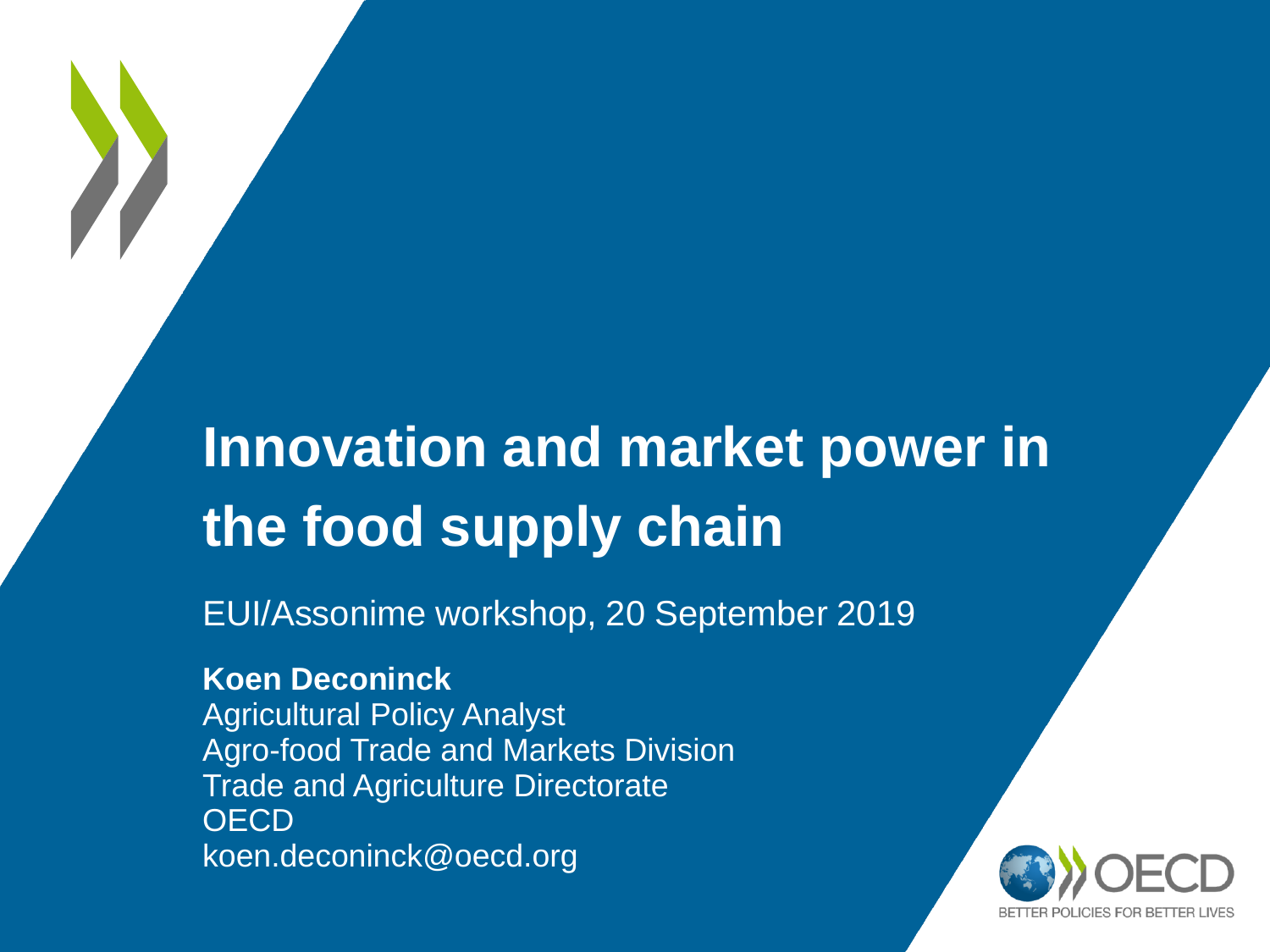



Source: Bayer (2018), *Monsanto Acquisition Update – June 2018*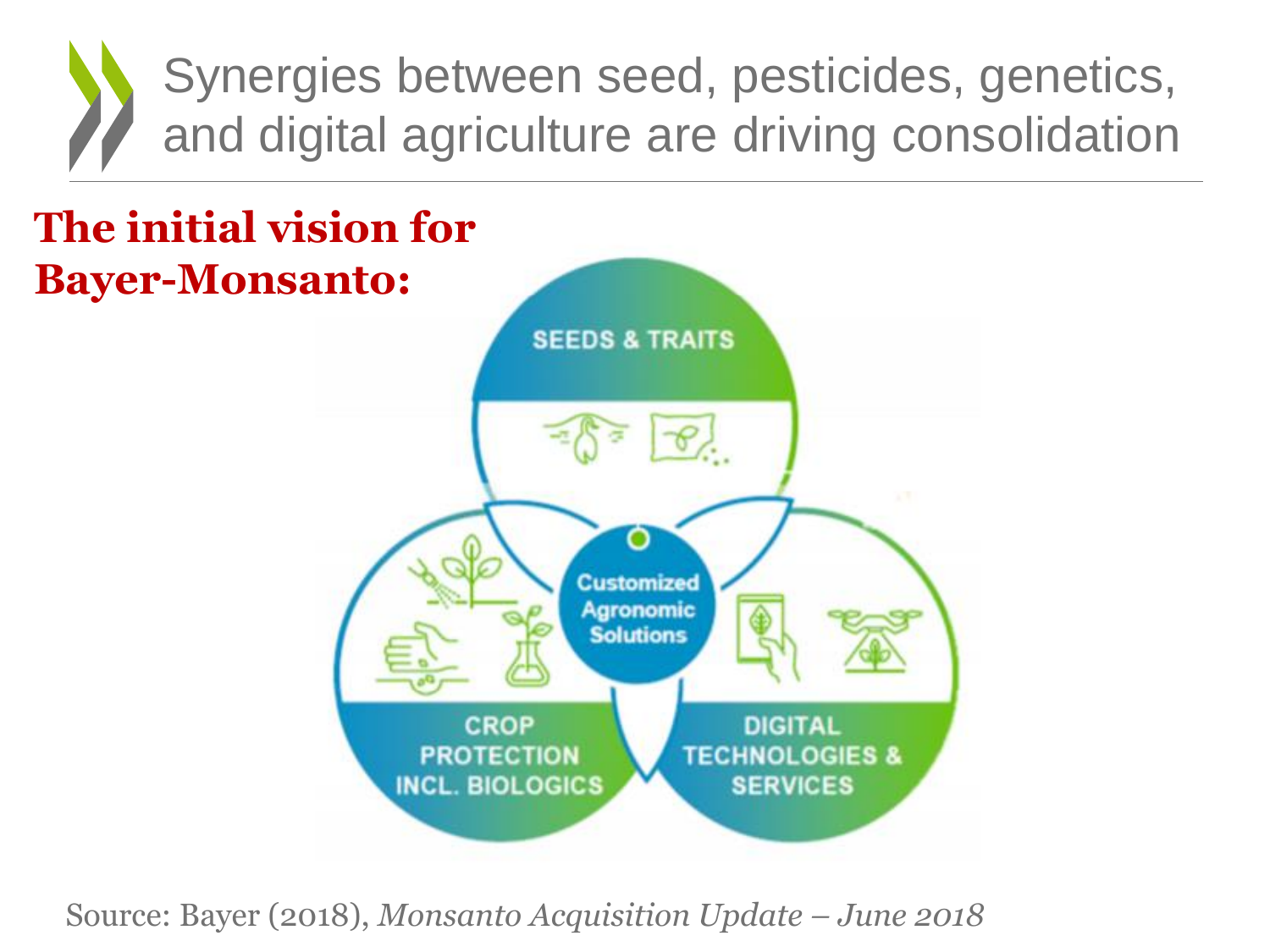## We know less than we would like about concentration in the food chain

### Three Companies Would Sell 59% of the Globe's Seeds ...

Percentage share in the global seed market if the Bayer-Monsanto and Dow-DuPont deals consummate.

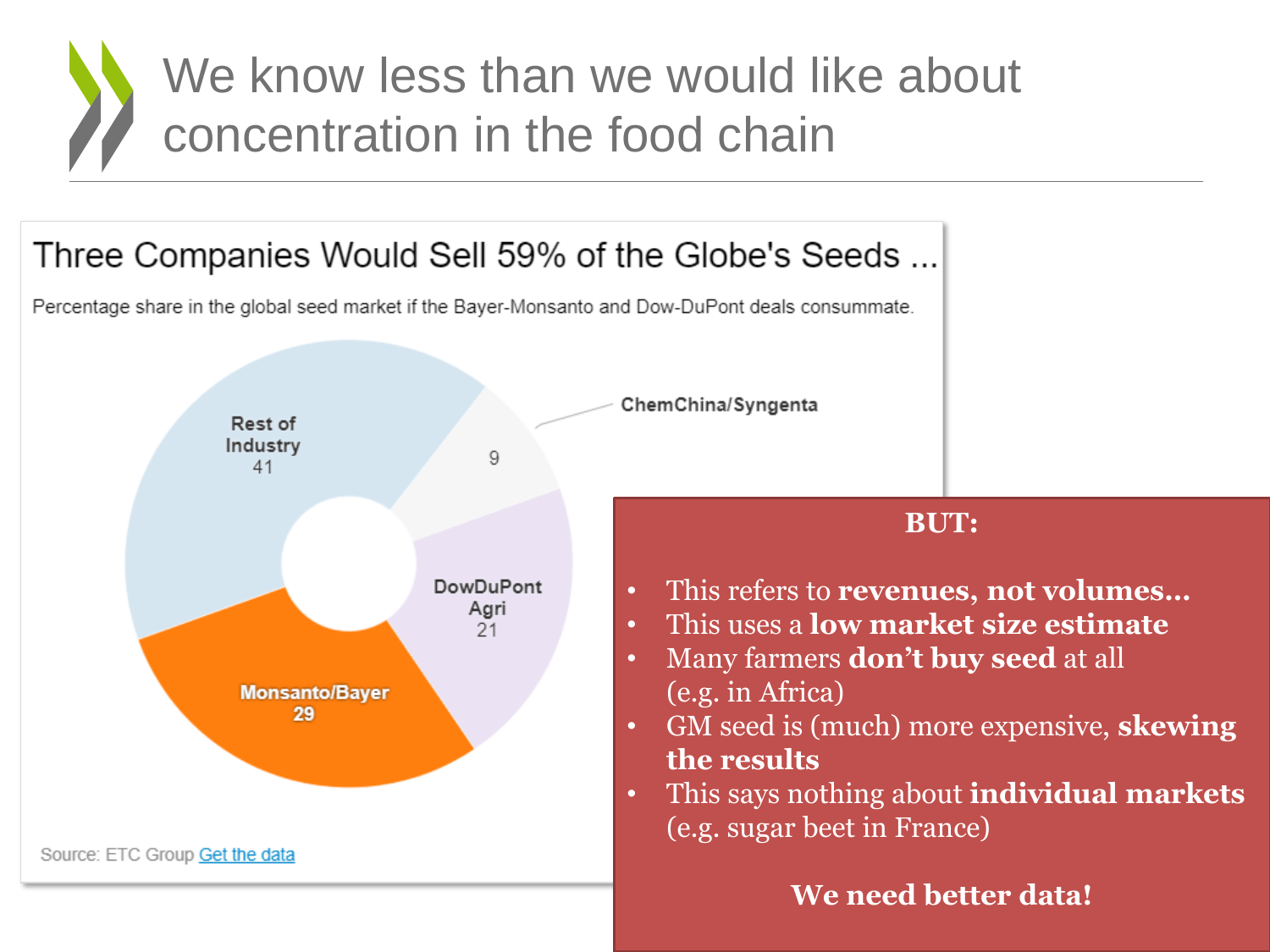### The degree of seed market concentration varies by crop and by country…

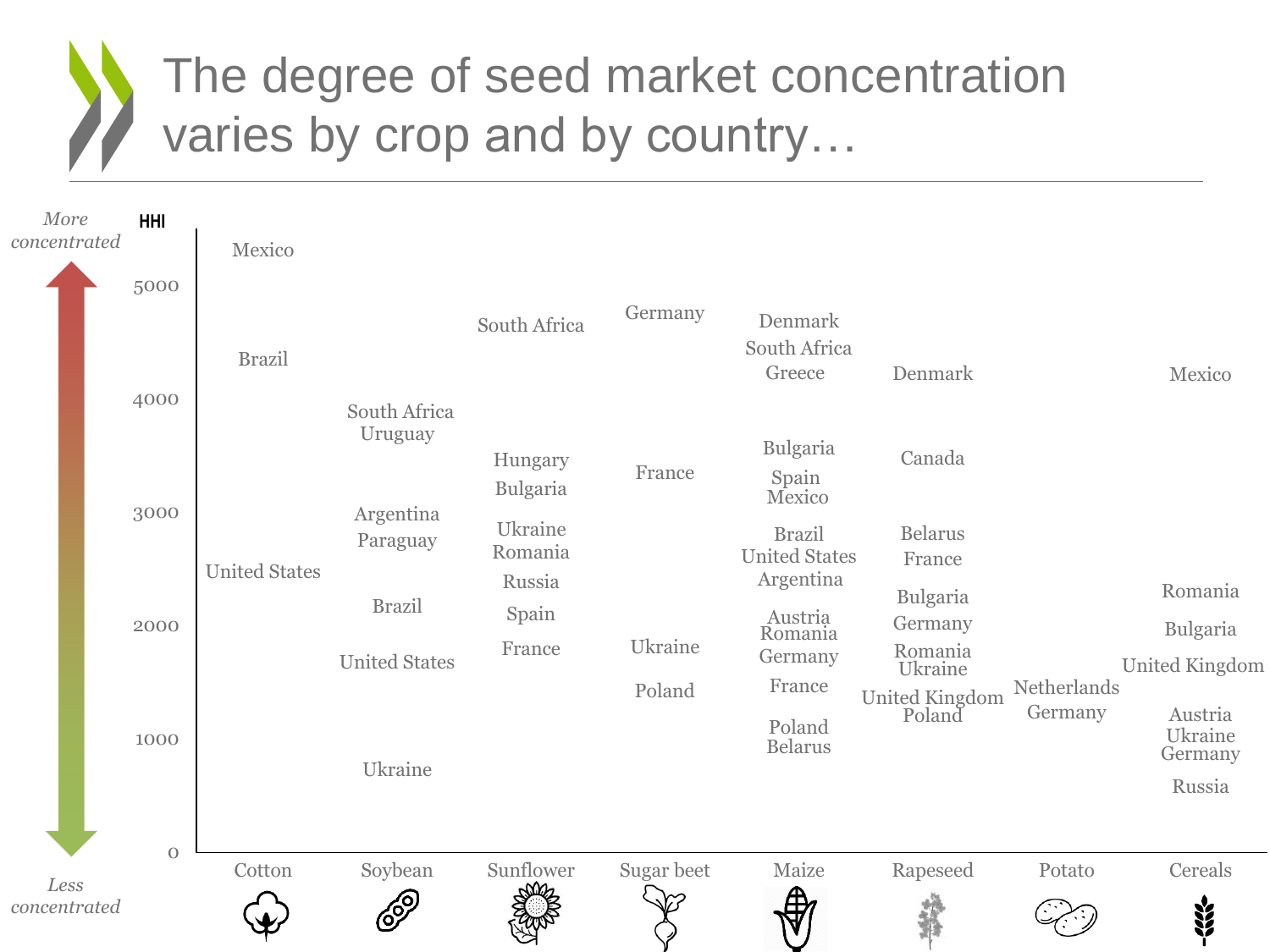## … but markets for GM traits are much more concentrated than those for seed

*Example: Share of US cotton acreage planted with GM traits*

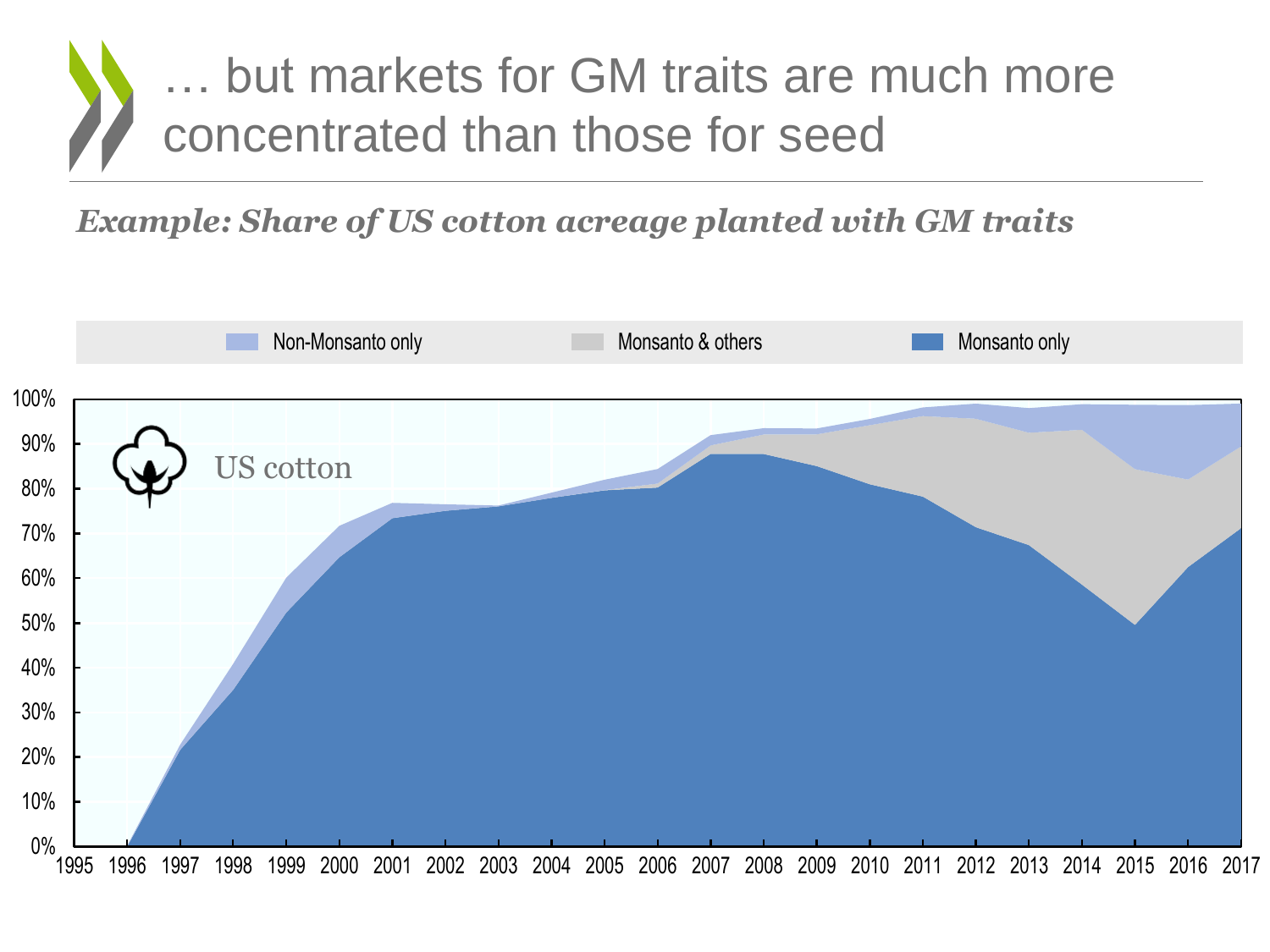### Recent findings in the academic literature on competition in ag/food

*Example: Four-firm concentration ratio of US livestock slaughter*

#### **Strong increase in concentration… … and yet:**



"… concentration in procurement of livestock (cattle or hogs) **has not adversely affected prices received by producers or prices paid by consumers.**"

"Indeed, there is evidence that **producers may be better off** because of lower processing costs due to the concentration and introduction of new technical innovations."

Wohlgenant, M. (2013) "Competition in the US Meatpacking Industry", Annual Review of Resource Economics 5:1, 1-12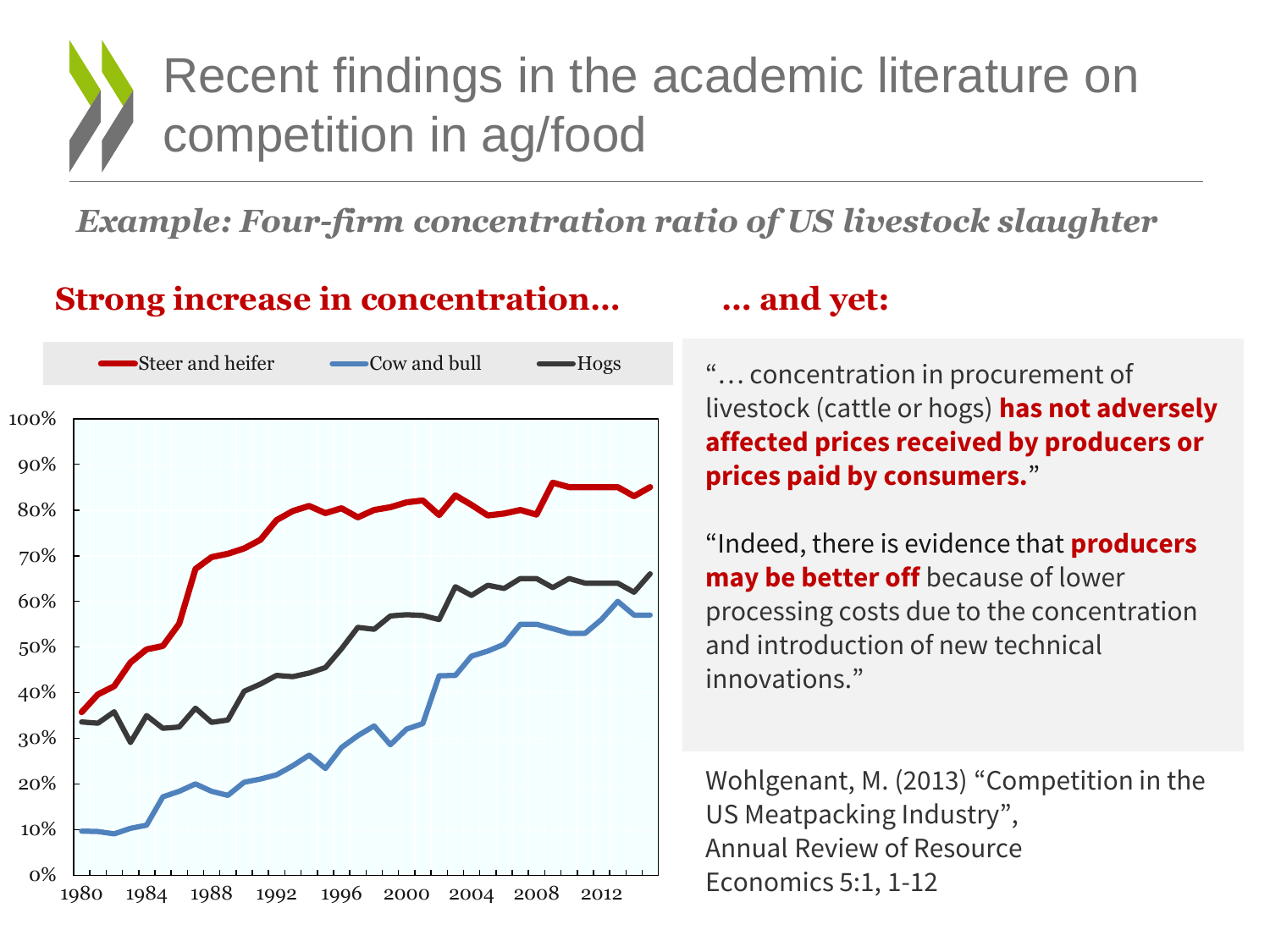Recent findings in the academic literature on competition in ag/food

#### The Routledge Handbook of Agricultural **Economics** Chapter 4 Industrial organization of the food industry The role of buyer power **By Ian Sheldon**

"The key conclusion to be drawn is that **there is little robust empirical evidence for food processing firms exerting buyer power**"

Sheldon, I. (2018) "Industrial organization of the food industry," in: The Routledge Handbook of Agricultural Economics, edited by G. Cramer, K. Paudel and A. Schmitz Also see: Sheldon, I. (2017) "The competitiveness of agricultural product and input markets: A review and synthesis of recent research," Journal of Agricultural and Applied Economics 49(1), 1-44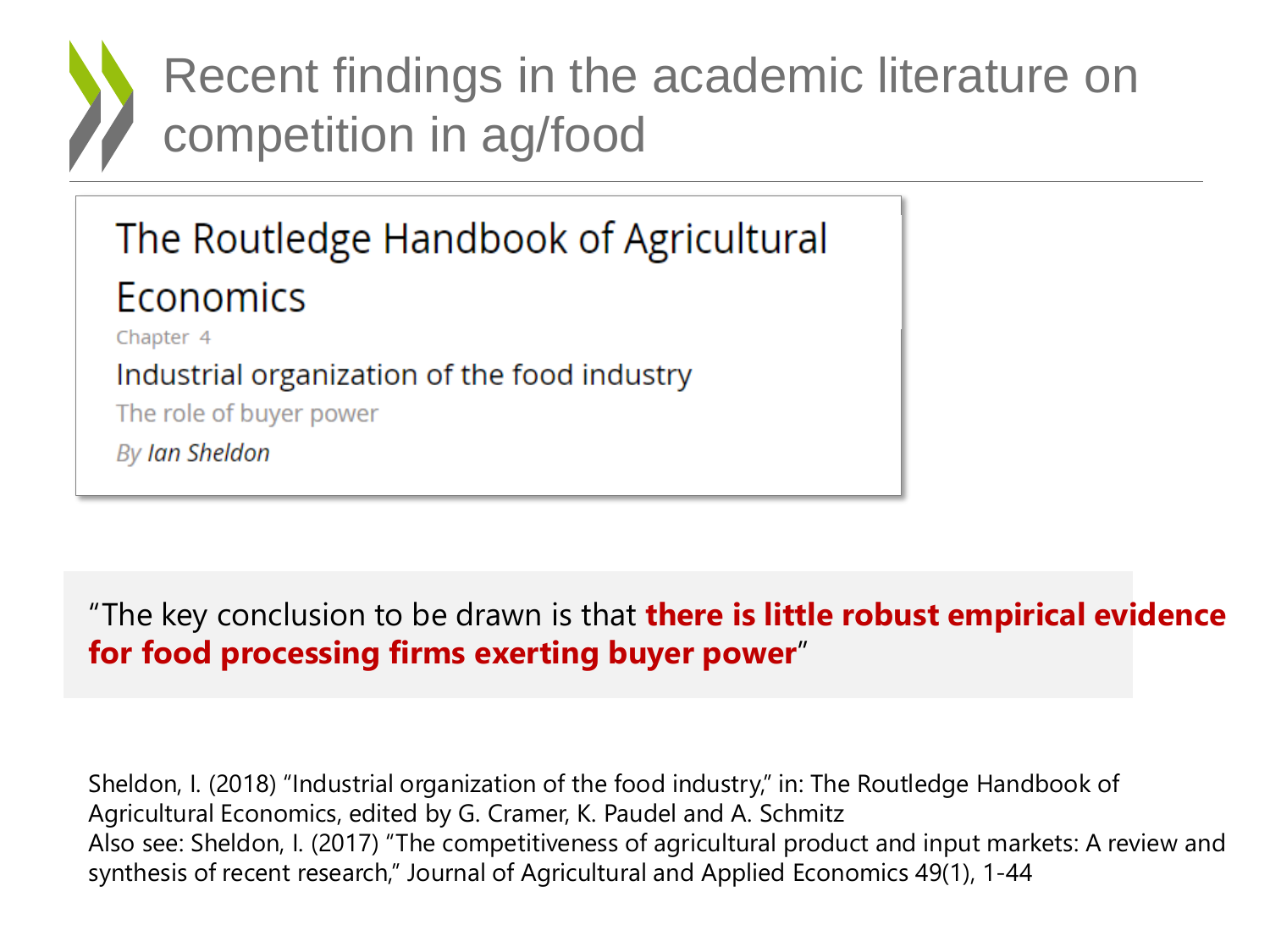## Recent findings in the academic literature on competition in ag/food

### Increasing Concentration in the Agricultural Supply Chain: Implications for Market Power and Sector Performance

#### **Annual Review of Resource Economics**

Vol. 10:229-251 (Volume publication date October 2018) First published as a Review in Advance on February 28, 2018 https://doi.org/10.1146/annurev-resource-100517-023312

#### Richard J. Sexton<sup>1</sup> and Tian Xia<sup>2</sup>

<sup>1</sup>Department of Agricultural and Resource Economics, University of California, Davis, California 95616, USA; email: rich@primal.ucdavis.edu <sup>2</sup>Department of Agricultural Economics, Kansas State University, Manhattan, Kansas 66506, USA

"A key conclusion is that considerations that go beyond the bounds of standard models likely cause **market power** to be **less than would be predicted based on the highly concentrated structures of many modern agricultural and food markets**."

Sexton, R. and T. Xia (2018) "Increasing concentration in the agricultural supply chain: implications for market power and sector performance," Annual Review of Resource Economics 10:1, 229-251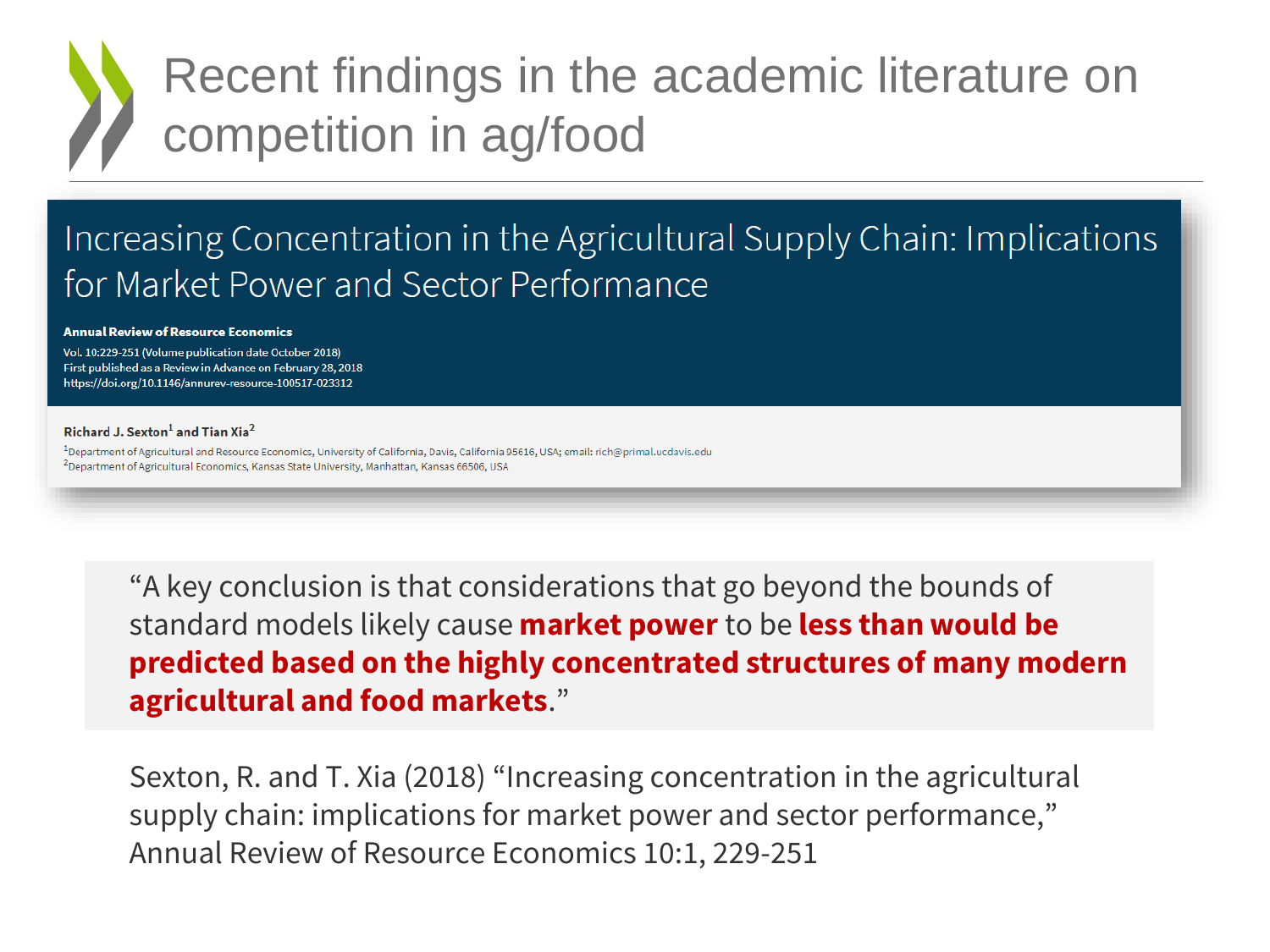## Some situations may appear as competition problems even if they aren't

### *Example: Average costs and revenues for Dutch dairy farmers*

In EUR per kg of milk sold

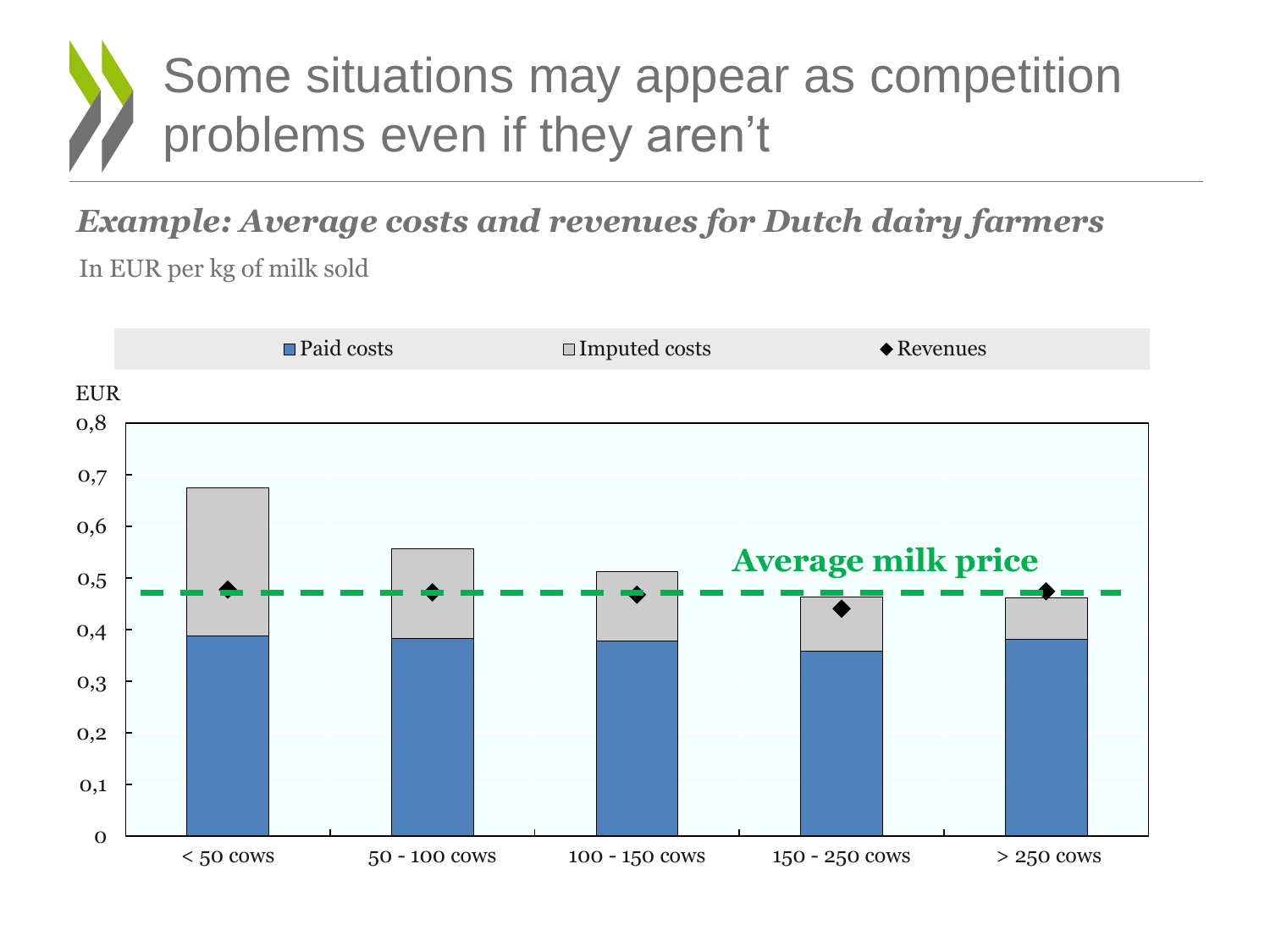### Some situations may appear as competition problems even if they aren't

*Example: Long-term evolution of real agricultural commodity prices*

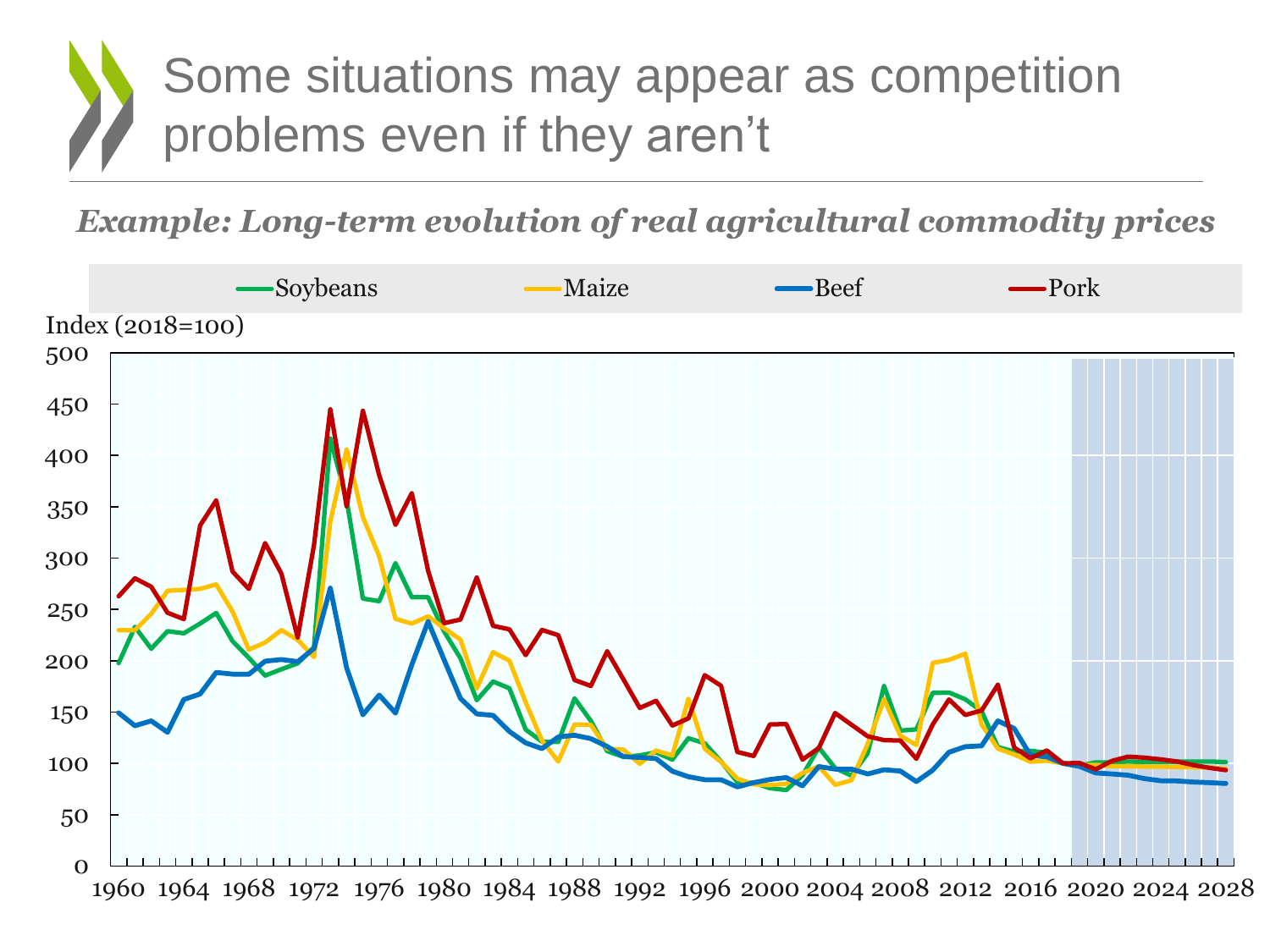

- We know much less than we would like about competition and market power in the food chain
- Paradox: Evidence for increasing concentration, but not for increased (use of) buyer power
- However, there is likely a lot of heterogeneity across regions and sectors
- The perception of competition problems could be due to other structural challenges facing agriculture
- In other words, we need to tread carefully and avoid jumping to conclusions